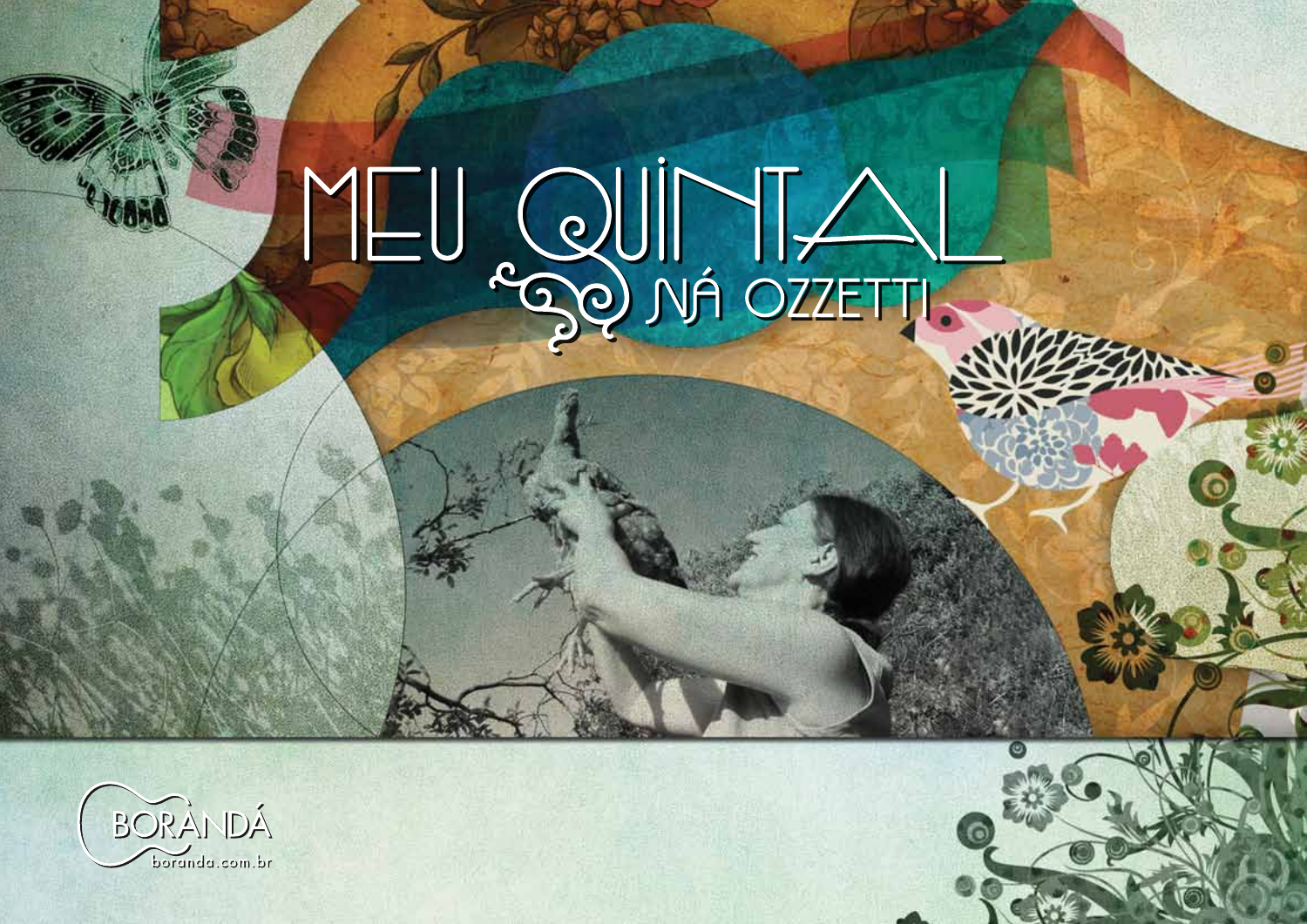

By Patrícia Palumbo

The expression of spoken song, the technique of classical singing and the birds' school made the music find its way naturally into the body of Ná Ozzetti.

As a child, she used to imitate Rita Pavone, as a teenager she did backing vocals on the older brother's band, Dante, who is now her partner, arranger and musician of her band. The arts university has helped to free the mind to the music and it was at that time that she met the boys of Rumo, a men's band looking for a female singer. She found herself in the midst of the Vanguarda Paulista and thence came the major partners Itamar Assumpção and Luiz Tatit.

In solo career, she started showing her tropicalist and classical versatility by singing Roberto and Erasmo, Lamartine Babo and Ary Barroso, Domenico Modugno, as well as the partners Zé Miguel Wisnik, Itamar, Tatit. On the cover of her first recording, the image of the ballerina that marks her performance on stage still today. Tom Zé was right in saying that the child's nickname sounds like a Hai Cai, small and strong, a synthesis that also expresses the two adjectives often applied to the singer: tenderness and elegance. That was in 1988, when she won the Sharp Award as best revelation singer of the year.

With the experience of her long history as an independent artist, once she told me: "What I do is music and not just entertainment - and, without noticing, Ná Ozzetti became a reference. One of her partners in this new work is Zélia Duncan, in Supernatural, and she says: "She is one of my voices, one of my singers. Being close to her music is a gift. Singer of a very singular expression, she leads anyone to understand the reason why the human voice is so called an instrument."



The album that celebrates 30 years of Ná Ozzetti's career was given a more than perfect title: MY BACKYARD. Ná has an atavistic link with nature - I love to tell that she is able to paddle a caiçara canoe standing up. From her backyard songs grow out, partnerships take root, projects mature like fruits. For a long time she studied Carmen Miranda trying to understand her swing, her frolic way - and in 2009 BALANGANDÃS was released, a whole album dedicated to the repertoire of our little remarkable.

A backyard is like a swamp, a spring, a fertile place, emotional, familiar, where live all together her dogs, her friends, lovers and, in this case, music. The poet and songwriter Alice Ruiz told me of a sunrise that brought to life the song Baú de Guardados. Always plenty of musical themes, Alice heard Ná doing her vocal exercises and, farther out, Martha Ozzetti playing the flute. She ran for a paper and her "stones, losses, penalties" have turned into "jewelry, gemstones, pearls." In a conversation with Neco Prates, watching the shadow of a leafy tree on a small mango tree, was born the song "Acordo de Amor". Both lyrics fell totally finished in the lap of housewife who splits herself between the piano, the kitchen and, of course, the backyard.

Ná Ozzetti thinks about the interpretation already with the instruments, making arrangements. The piano she learned to play as a child is her partner in this process. And the quality of her musical themes is certified by the rigorous Itamar Assumpção, who received her first tunes on a cassette tape with a request of some sort of feedback. He immediately sent back three whole lyrics.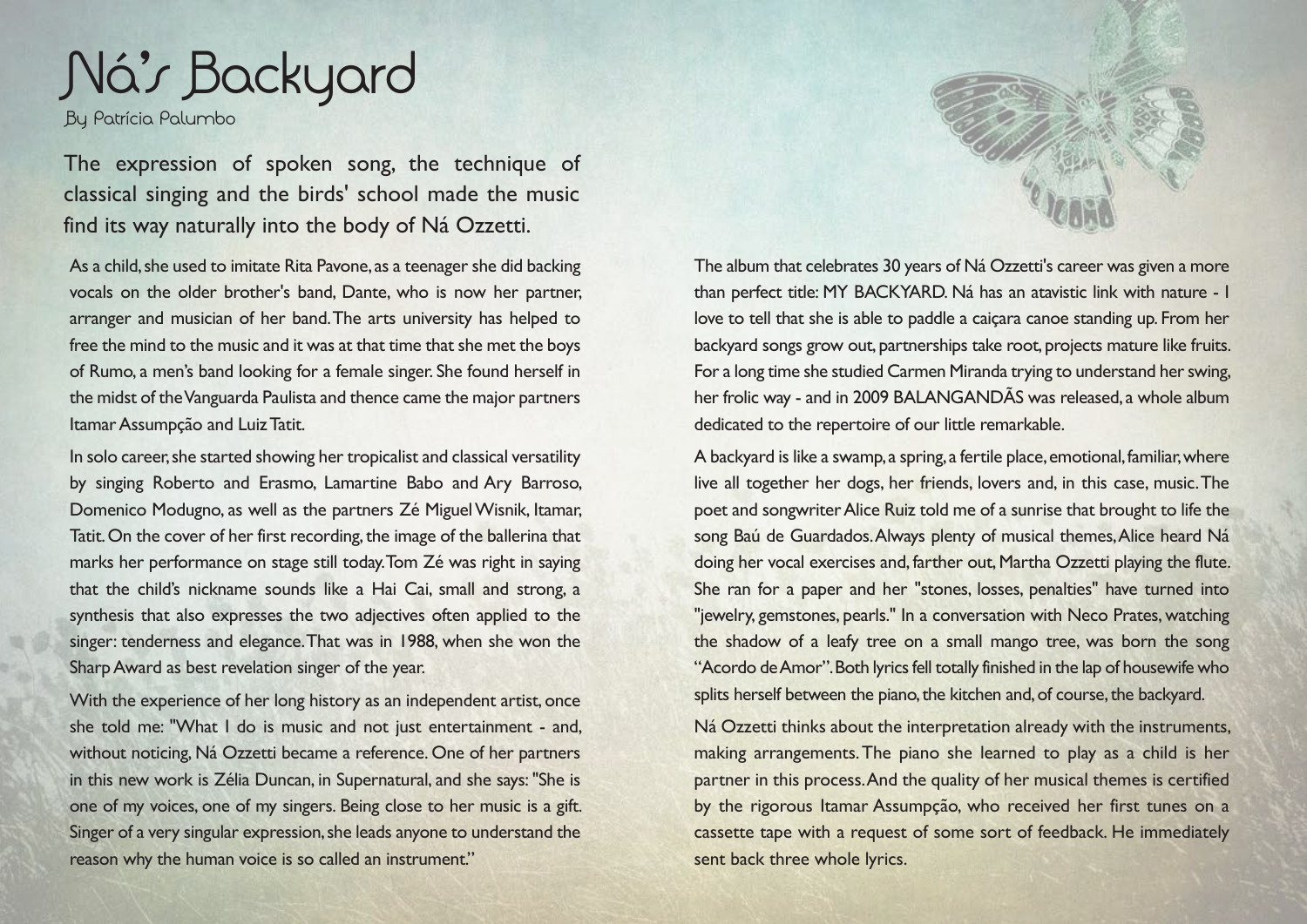For this new work, Ná has sent a melody on solo piano for the poet and composer Makely Ka, a new partner and one more fan: "I stood there trying to hear her voice, to find words that would fit. I usually listen to the melody until keeping it in mind, until the words begin to sprout. But that one came out almost at once, I believe the melody came from Ná already very round, very suggestive". The beautiful result was the song "Onde a Vista Alcança."

About each song on this disc I'll still talk a lot on the radio, there is not enough room in the text. I just need to say that "Entre o Amor e o Mar" touches me deeply, the lyrics of Luiz Tatit is really beautiful, the arrangement is delicate and chic. "Tupi", a partnership with Arthur Nestrovski, is like a child's dream.

The musicians around her to celebrate 30 years of career are exceptional, as usual: Dante Ozzetti (guitars), Mário Manga (guitars, cello, tenor guitar), Sérgio Reze (drums and melodic gongs) and Zé Alexandre Carvalho (bass). They are part of that gang that chat with notes, melodies, harmonies, improvisations where no one gets lost.

It's a 30-year history, impossible to fit everything in here. But let us number some points: the cd NÁ, released in 1994, won the Sharp Award for best album and best arranger (Dante Ozzetti) of the year; the lovely LOVE LEE RITA, released in 1996, placed the song Modinha among the three most played in Rio de Janeiro in that year; the sublime duets of piano and voice with André Mehmari, as from 2000, were recorded in remarkable cds and dvds; the prize for best performer in the Brazilian Music Festival was worth the excellent cd SHOW, in 2001.

What really matters is that Ná Ozzetti thrills. She bewitches with her voice, does it naturally and better each time. I do not hesitate to say that she is one of the most beautiful voices of this country, one of the truest singers, an interpreter at the service of music. To visit her backyard is a privilege and it gives more than samba. Let's gladly taste the fruits of various scents coming from there. To our delight, let's hope for 30 years more to come.

Congratulations and thanks, Ná! (February/2011)

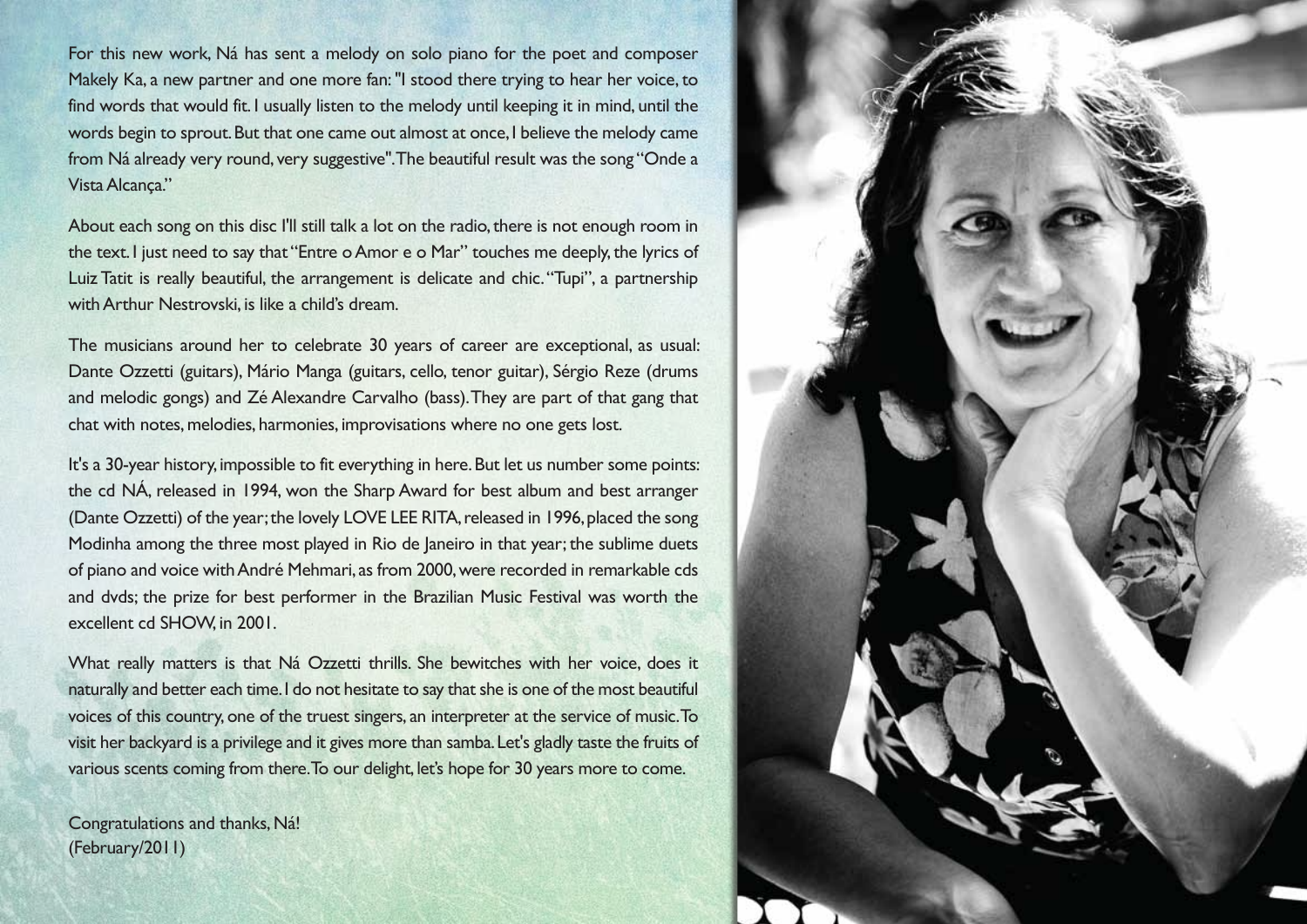## Biography

Ná Ozzetti was Born in São Paulo and began her professional career in 1979 as a member of Grupo Rumo, recording six records and performing countless times for ten years. In 1988, Ná released "NÁ OZZETTI", her first solo album by Continental, which received the prestigious Sharp award and Lei Sarney Best New Talent Female Singer award.

Ná's songs have always been highly appreciated by music critics and audience. Throughout her career, Ná has also developed projects with musicians José Miguel Wisnik, Itamar Assumpção, Luiz Tatit and Dante Ozzetti, who have constantly been her musical partners.

She has also participated in CDs by Tom Zé, Zeca Baleiro, São Paulo's Jazz Symphonic Orchestra, soundtracks for Grupo Corpo – Brazil's leading dance company ("Parabelo", by Zé Miguel Wisnik/Tom Zé) and films ("Cabra – Cega", by Fernanda Porto), to name only a few of her works.

In September 2000, Ná won the award for Best Female Performer at the Brazilian Music Festival promoted by Rede Globo (TV Station) with the song "Show", by Luiz Tatit and Fábio Tagliaferri. As part of the award, in 2001 she released the CD "SHOW" by Som Livre, in which she performs sambas from the forties and fifties by consecrated Brazilian composers such as Dorival Caymmi, Herivelto Martins, Maysa, Ari Barroso, Tom Jobim, among others.

In 2005, Ná released a duo album with piano player and arranger André Mehmari, one of the greatest new talents in the Brazilian musical scene of the past few years. The repertoire offers a panoramic view of Brazilian songs, including traditional ones such as "Rosa" (by Pixinguinha) and "Bambino" (by Ernesto Nazareth/ lyrics by Zé Miguel Wisnik), songs by consecrated composers such as Tom Jobim, Caetano Veloso, Milton Nascimento, Egberto Gismonti and Chico Buarque de Hollanda, and by contemporary composers

such as Luiz Tatit, Dante Ozzetti and André Mehmari himself.

Currently, Ná also works and performs with a quartet formed by Dante Ozzetti (acoustic guitar), Mário Manga (electric guitar and cello), Sérgio Reze (percussion) and Zé Alexandre Carvalho (bass), with whom she released in 2009 a CD called 'BALANGANDÃS'.

The quartet's rich repertoire includes contemporary songs composed by the group, as well as traditional Brazilian songs such as "Adeus Batucada" (by Sinval Silva), "No Rancho Fundo" (by Ari Barroso/Lamartine Babo) and "Boneca de Piche" (by Ari Barroso), to name a few. 'BALANGANDÃS' received the Bravo! Prize in 2009 as the "Best CD of Popular Music".

## Discography

Ná Ozzetti - 1988 Ná - 1994 Love Lee Rita - 1996 Estopim - 1999 Show - 2001 André Mehmari E Ná Ozzetti – Piano E Voz (Piano And Voice) - 2005 Balangandãs - 2009 Meu Quintal - 2011

**www.naozzetti.com.br www.myspace.com/naozzetti**